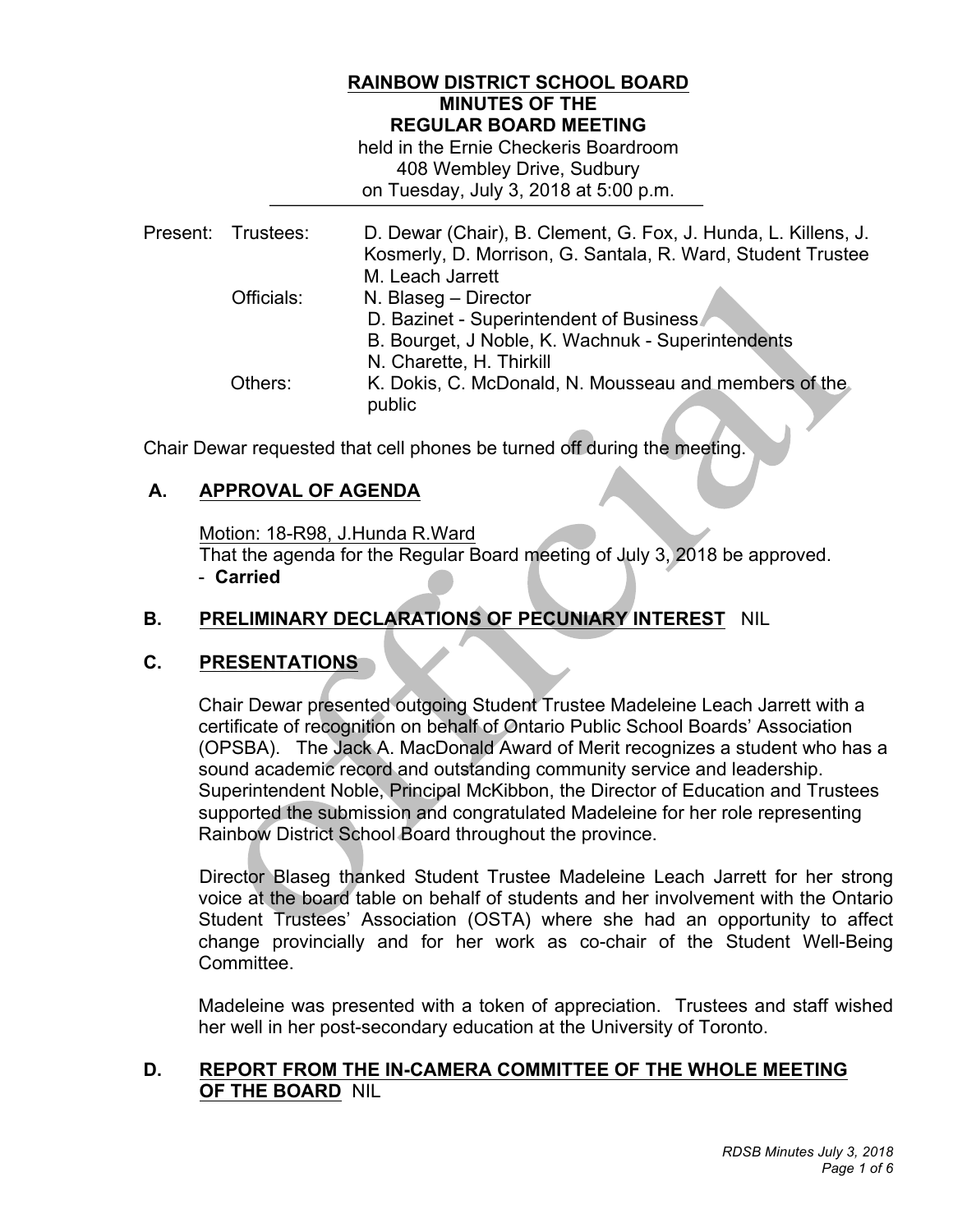#### **E. OLD BUSINESS**

### 1. **Previous Minutes**

- a) Motion: 18-R99, R.Ward/J.Kosmerly That the minutes of the Regular Board Meeting held on May 23, 2018 be approved. - **Carried**
- That the minutes of the Special Board Meeting Budget held on May 29, 2018 be approved. - **Carried**  b) Motion: 18-R100, D.Morrison/J.Hunda
- That the minutes of the Special Board Meeting held on June 11, 2018 be approved. - **Carried**  c) Motion: 18-R101, B.Clement/R.Ward

# 2. **Truth and Reconciliation**

Trustees had the opportunity to discuss the document attached to the agenda.

 That the board approve *Truth and Reconciliation: A Commitment to Action*. Motion: 18-R102, B.Clement/G.Fox

Trustee Fox and Trustee Morrison requested a poll vote.

*Bob Clement: In-favour* Grace Fox: In-favour  *Dena Morrison: In-favour* Gord Santala: In-favour **Ruth Ward: In-favour** *Larry Killens: In-favour Judy Kosmerly: In-favour*

*Bob Clement: In-favour Doreen Dewar: In-favour Grace Fox: In-favour Judy Hunda: in-favour*

**Carried unanimously** 

Each trustee signed, endorsing Rainbow District School Board's commitment.

# 3. **Tenders/Requests for Proposals**

- Services- Tender # 2018-17 to Waste Management for \$388,575.13. - **Carried**  a) Motion: 18-R103, G.Santala/J.Kosmerly That the Board award the contract for Waste Disposal Services & Recycling
- That the Board award the contract for Courier Service- Tender # 2018-18 to Jutras Group for \$201,276.92. - **Carried**  b) Motion: 18-R104, J.Hunda/D.Morrison

# 4. **Reports and Recommendations from Board Committees**

# **2018/2019 Budget**

Motion: 18-R105, D.Morrison/J.Hunda That the Rainbow District School Board 2018/2019 budget be approved. - **Carried**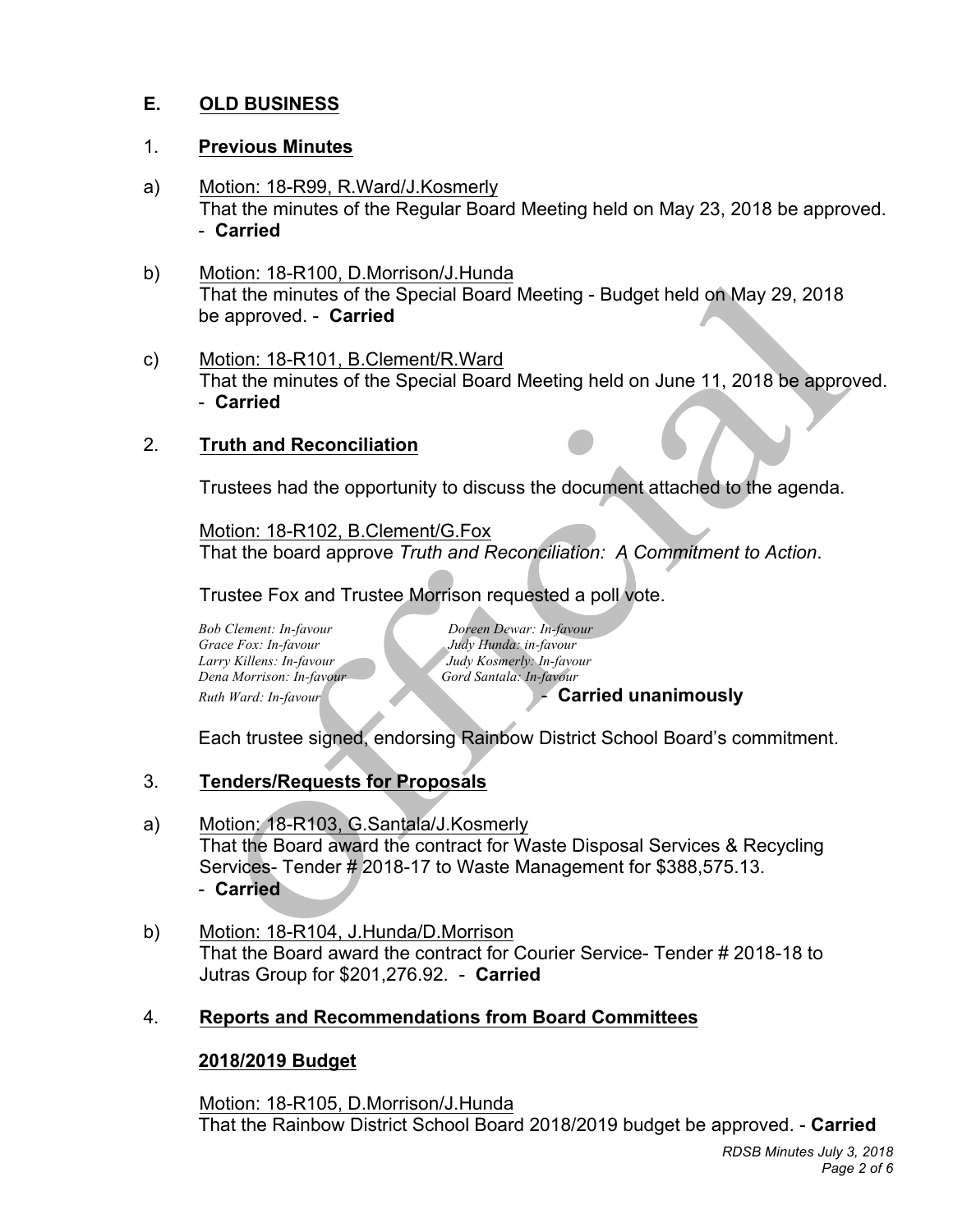#### $F_{\perp}$ **F. NEW BUSINESS**

### 1. **Requests for Leave of Absence NIL**

#### 2. **Director's Remarks**

 Rainbow District School Board offers a Kindergarten Summer Camp for children starting school in September. Children will enjoy a variety of daily routines and fun activities including outdoor exploration.

activities including outdoor exploration.<br>The Camp will be offered from 9 am to 12 pm daily from Monday, August 20, 2018 to Thursday, August 30, 2018. To learn more or to register, please contact your child's school or the Board's website.

- o A.B. Ellis Public School
- o Adamsdale Public School
- o Alexander Public School
- o Algonquin Road Public School
- o Assiginack Public School
- o C.R. Judd Public School
- o Chelmsford Public School
- o Churchill Public School
- o Cyril Varney Public School
- o Copper Cliff Public School
- o Lansdowne Public School
- o Larchwood Public School
- o Little Current Public School
- o Markstay Public School
- o Monetville Public School
- o Northeastern Elementary School
- o Princess Anne Public School
- o Queen Elizabeth II Public School
- o Redwood Acres Public School
- o S. Geiger Public School

 Thanks to all the trustees and staff for supporting our schools and their graduations. It was a great year and we look forward to more of the same in 2018/2019.

 A reminder the Board office will be working on summer hours and will be closed starting Monday, July 23 and reopen on Tuesday, August 7, 2018.

Itinerary:

- May 29 Executive Council OPSEU Meeting
- May 30 ETFO Meeting Board Retirement Celebration

May 31/June1 CODE – OPSBA Niagara Falls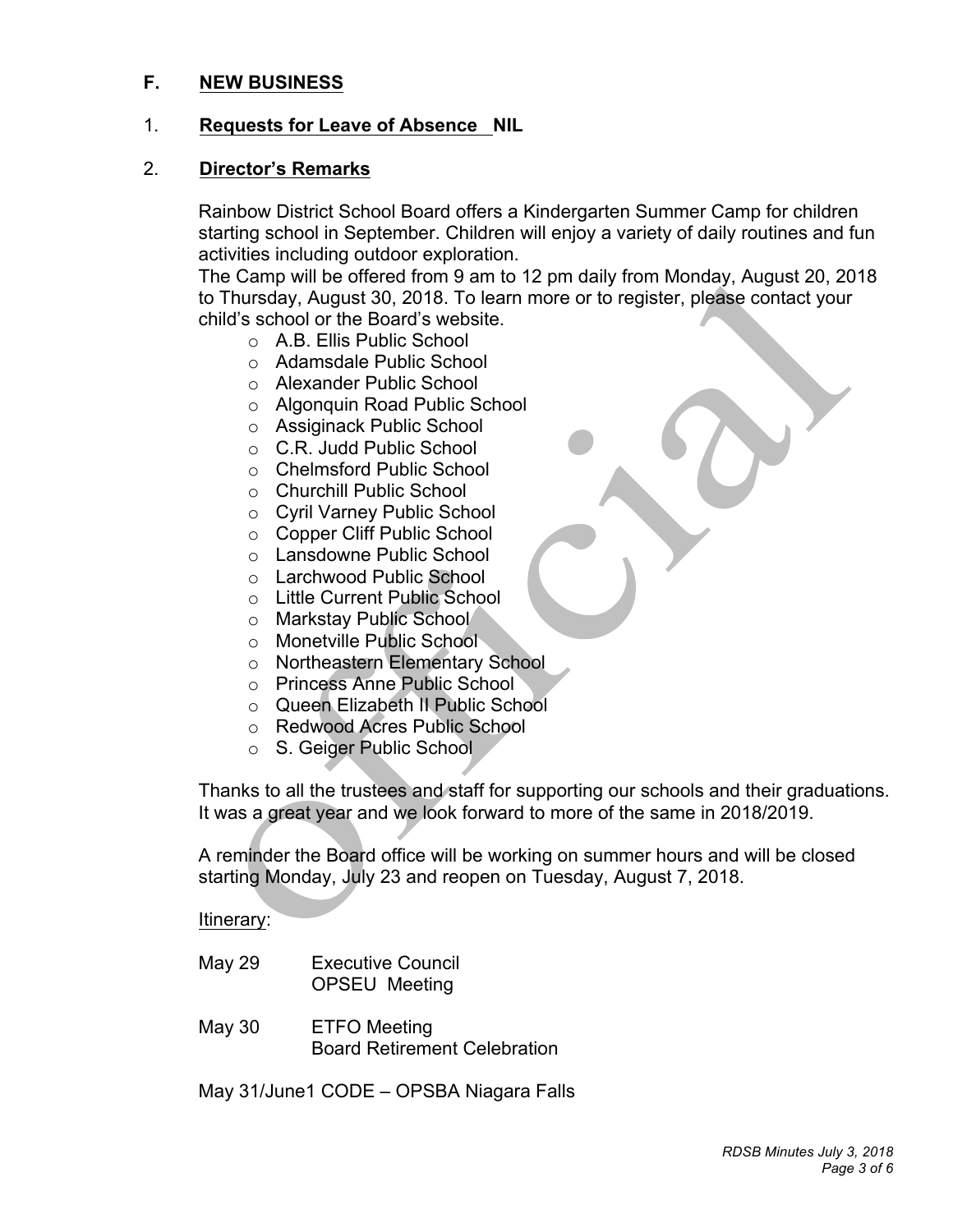| June 4  | ETFO (Occasional) Meeting<br>Lockerby Composite School Graduation (Cambrian College)                                                                       |
|---------|------------------------------------------------------------------------------------------------------------------------------------------------------------|
| June 5  | <b>Executive Council</b><br><b>Strategic Planning Committee Meeting</b>                                                                                    |
| June 6  | Entrepreneur Fair, Lo-Ellen Park Secondary School<br><b>Confederation Secondary School Graduation</b>                                                      |
| June 7  | N'Swakamok Native Alternative School Graduation<br>Lo-Ellen Park Secondary School Graduation                                                               |
| June 11 | <b>ESSU Meeting</b><br><b>Special Board Meeting</b>                                                                                                        |
| June 12 | Tele-Conference, Kevin Lameroux (Truth & Reconciliation)<br><b>Executive Council</b>                                                                       |
| June 13 | School Visits:<br><b>Central Manitoulin Public School</b><br>Manitoulin Secondary School<br><b>Little Current Public School</b><br>A.B Ellis Public School |
| June 14 | <b>Sudbury Secondary School Graduation</b>                                                                                                                 |
| June 15 | Espanola High School Co-op (Community appreciation luncheon)                                                                                               |
| June 18 | <b>SATSO</b> meeting<br><b>Agenda Setting</b>                                                                                                              |
| June 19 | <b>Challenge Meet, Laurentian University</b><br>Science North, Life Time Honorary Awards                                                                   |
| June 20 | Jean Hanson Public School Graduation                                                                                                                       |
| June 21 | Jean Hanson Public School (Community appreciation breakfast)<br>Aboriginal Day - Bell Park<br>Central Manitoulin Public School Graduation, Mindemoya       |
| June 22 | C.C. McLean Public School Graduation, Gore Bay                                                                                                             |
| June 25 | Community/School based poverty initiative meeting<br>(Confederation Secondary School)<br>Little Current Pubic School Graduation                            |
| June 26 | Tele-Conference, Kevin Lameroux (Truth & Reconciliation) part 2<br><b>Executive Council</b><br>Assiginack Public School Graduation, Manitowaning           |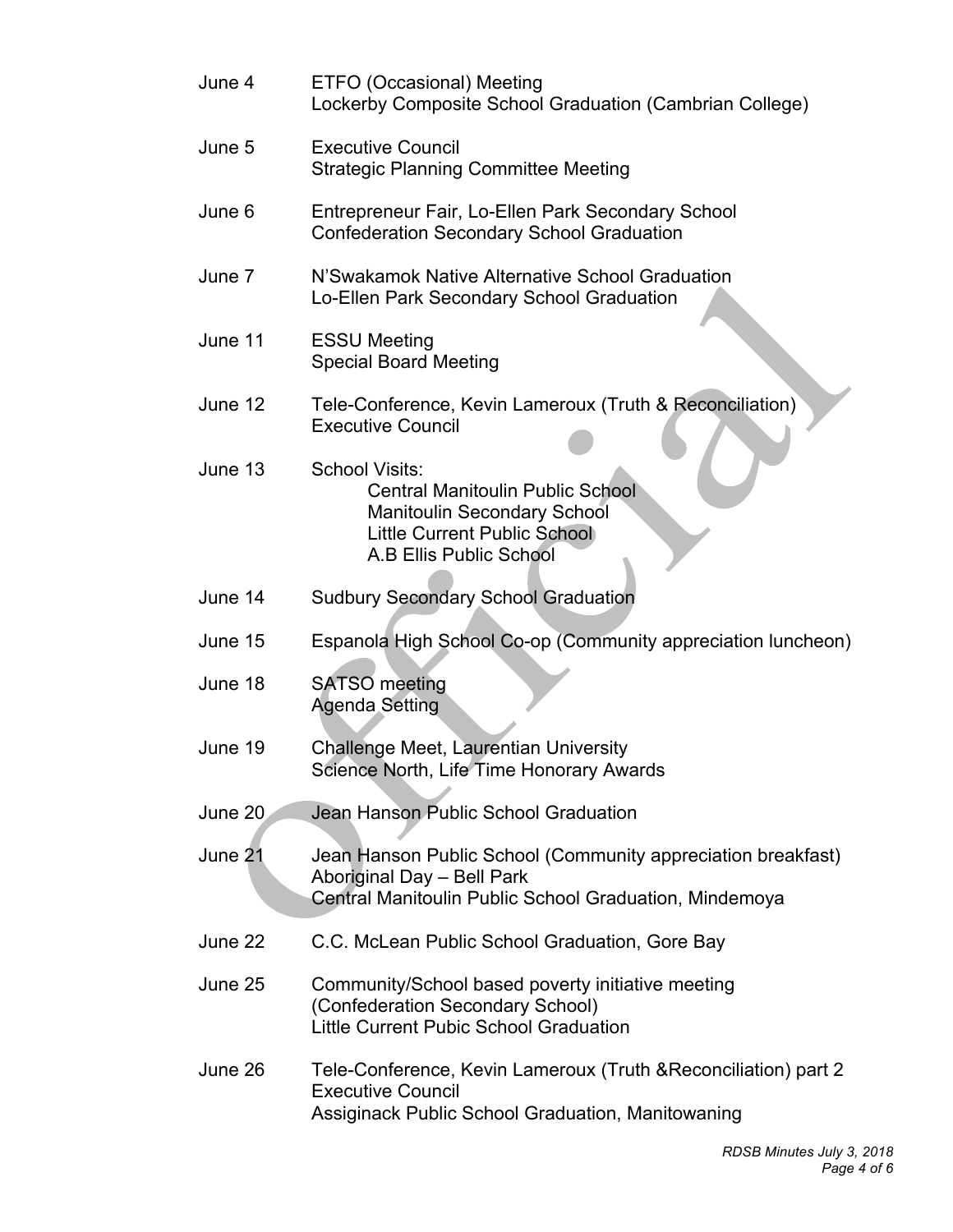- June 27 Exec Council – Mental Health Strategy School Visits: Cyril Varney Public School Churchill Public School A.B Ellis Public School Graduation, Espanola
- June 28 Safe Schools meeting School Visits: Algonquin Road Public School Lo-Ellen Park Secondary School Sudbury Secondary School Manitoulin Secondary School Graduation, M'Chigeeng
- July 3 **Executive Council** Board Meeting

### 3. **Other Items**

 OPSBA Delegate - Trustee Clement reported that because of the Municipal Elections the next OPSBA meeting is scheduled for December 2018.

 Student Trustee – Student Trustee Leach Jarrett spoke about the June 18 Student Senate meeting when both current and in-coming student trustees had the opportunity to work together and look ahead to the 2018-2019 school year.

 Student Trustee Leach Jarrett thanked everyone around the board table for their commitment to student voice and specifically for supporting mental well-being in Rainbow schools.

#### $4<sup>1</sup>$ 4. **Trustees' Remarks/Questions**

 Trustee Morrison thanked Student Trustee Leach Jarrett for her contribution to Rainbow District School Board. Trustee Morrison also thanked school staff for the tremendous work done in preparation for the graduation ceremonies and proudly advised that Barrydowne College had 75 students graduate this year.

 Trustee Kosmerly spoke about letters from Peel District School Board and from Conseil scolaire-catholique Franco Nord that she was going to bring forward for discussion on behalf of SEAC (as noted in the May 23 Board minutes). She advised that after further discussion, SEAC decided no action is required.

Trustee Kosmerly brought forward a motion from the May 2, 2018 SEAC meeting:

#### Motion: 18-R106, J.Kosmerly/J.Hunda

 That Rainbow District School Board write a letter to Ministry of Education, with a cc to all Provincial SEACs, to request that it provide funding to boards to support the extraordinary needs of students regardless of whether the students are in a self-contained classroom or a mainstream classroom. - **Carried**